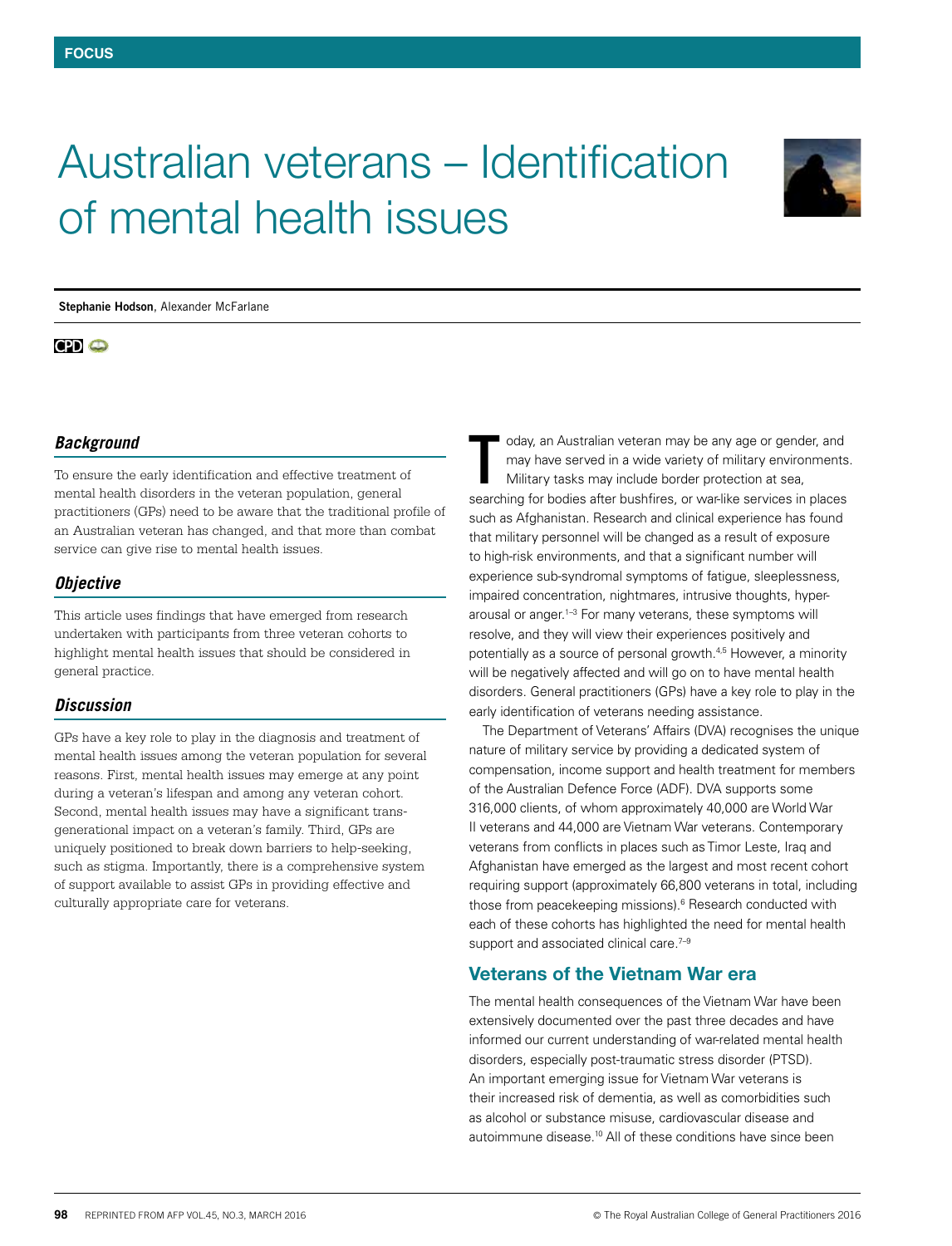linked to PTSD,<sup>10-12</sup> which is especially significant as there were approximately 25,000 Vietnam War veterans with an accepted claim for disability from PTSD as at September 2015.<sup>6</sup>

Families are fundamental in the support system for serving and ex-serving military personnel who have a mental health disorder. Similarly, families living with a veteran with mental health issues need support and understanding. While the majority of children of military personnel from the Vietnam War era are living healthy and productive lives, research has revealed that the children of veterans who were deployed to Vietnam have poorer health outcomes (particularly for mental health) than the children of veterans from the Vietnam War era who were not deployed.13 This research also revealed that the health outcomes of children of Vietnam War veterans with a diagnosis of PTSD can be especially poor. This finding emphasises the importance of the Veteran and Veterans Families Counselling Service (www.vvcs.gov.au), which provides services to families as well as veterans, and highlights the opportunity that GPs have in addressing the trans-generational impact of military service.<sup>13</sup>

# Veterans of peacekeeping missions

While media attention focuses on the risks associated with combat exposure, research has also examined the impact of peacekeeping missions on military personnel.9 This research is important because of Australia's ongoing commitment to such missions, and the fact that this cohort will continue to grow. The 2013 *Australian peacekeepers: Long-term mental health status, health service use, and quality of life report*, 14 which examined the impact of peacekeeping on the mental health of military personnel 10–15 years after deployment, found that veterans on peacekeeping missions experienced a level of mental health illness comparable to that of Australia's Vietnam War–era veterans.

The study included personnel who were deployed on seven peacekeeping missions sanctioned by the United Nations (UN) between 1989 and 2002, and had left full-time service with the ADF. The deployments included Namibia, Western Sahara, Cambodia, Rwanda, Somalia and two missions to Timor Leste. Of those personnel, around 60% of participants appeared to be coping well, with little or no evidence of psychological dysfunction. However, 20% of participants showed moderate levels of mental health issues and the remaining 20% reported more severe mental health problems.<sup>14</sup> Deployments to regions such as Rwanda, where there was considerable exposure to atrocities and human suffering, were linked to a particularly high risk of mental health disorder.<sup>9,14</sup>

Despite the significant time lapse since deployment, the study found that peacekeepers were twice as likely to meet the criteria for a mental health diagnosis in the previous 12 months, compared with the general community. This high rate may be the result of ongoing life stress, delayed onset of mental health disorders or episodic symptoms. Furthermore, while 83% of participants with a mental health disorder had seen a clinician or therapist in the past three months, 41% were not satisfied with their healthcare. Both

these findings highlight the need for GPs to continue to engage with veterans and to ensure optimal treatment across the lifespan.

# Veterans with contemporary service

As of 2011, 43% of military personnel in the ADF had been deployed multiple times, 19% had been deployed once and the remaining 38% had never been deployed. The 2010 *ADF Mental Health and Wellbeing Prevalence Study* indicated that there was very little difference in the prevalence of mental disorders between personnel who had been on deployment and those who had never been deployed. This lack of difference was explained by the unexpected rates of trauma among non-deployed personnel – for example, as a result of dealing with human misery or lifethreatening situations while carrying out border protection patrols, or associated with Australian natural disasters, motor vehicle and training accidents, and interpersonal violence. There was a significant association between the level of trauma exposure and levels of PTSD and depression, independent of whether those conditions were deployment-related.<sup>7,15</sup> This highlights how important it is for GPs to enquire about domestic military experiences as well as international military experience when treating veteran patients.

The cohort of contemporary veterans is increasingly diverse, with the number of women in the ADF having grown from 4% in 1973 to 15% in 2015.<sup>16</sup> In the past two decades, women's roles in the military have expanded significantly, and doors that were once closed to women are now opening (eg the deployment of mothers). Research among serving women in the ADF found that they reported similar rates of affective and anxiety disorders as women in the general Australian community.<sup>7</sup> However, while the overall rate is the same, servicewomen are significantly more likely to be diagnosed with major depression. This research also found an association between good social support and lower psychological distress. Of particular relevance to GPs is the fact that serving women reported feeling less supported following deployment and reported greater psychological distress than their male counterparts.<sup>7</sup>

Reassuringly, research that specifically compared mothers who have been deployed with women without children who have also been deployed indicated no particular difference in terms of psychological distress, PTSD symptomology, alcohol use or somatic symptoms.<sup>17</sup> This suggests that mental health issues that arise are common to the experience of being a servicewoman rather than to whether they have children. This research also indicates that most mothers have positive deployment experiences, despite the challenges of combining family and work life. Upon returning from deployment, mothers may experience feelings of disconnection (which should be monitored) and may need support in balancing family priorities with time spent with military peers. GPs have opportunities to play an important role in aiding the transition of military mothers, as well as supporting the partners and children of deployed mothers who may also experience adjustment issues.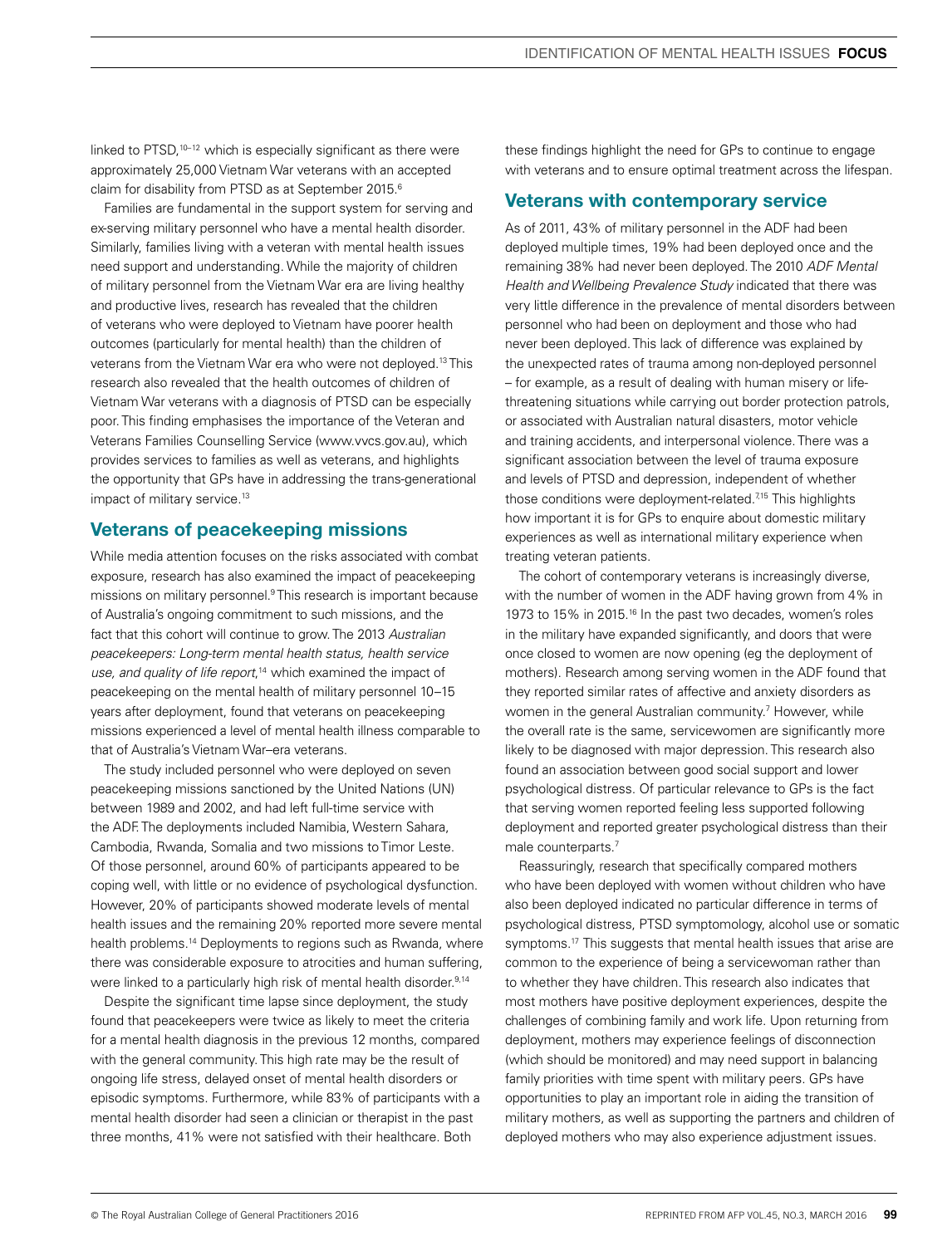# Barriers to mental health treatment

Veterans seeking help for mental health disorders may be undermined by a fear of stigma and other perceived barriers. Fulltime ADF personnel have reported that help-seeking is associated with a fear of reduced deployability (36.9%), being treated differently (27.6%) and reduced career prospects (26.9%).<sup>7</sup> A challenge across all veteran cohorts is overcoming these hurdles. The ability to facilitate early access to treatment for mental health disorders may result in a greater number of military personnel being able to remain in the workforce and lead meaningful lives, and minimises the development of chronic issues. GPs have a role to play in identifying potential barriers to care, as well as recognising the somatic manifestations of mental health issues, such as musculoskeletal pain and gastrointestinal symptoms.<sup>18</sup>

It is also important for GPs to address the maladaptive strategies that some veterans may use to avoid acceptance of their mental health issues, such as alcohol or substance misuse.19 Consequently, GPs may wish to investigate alcohol-related injuries and unexplained symptoms. They may also use the ADF Post-discharge GP Health Assessment (highlighted in this issue of *Australian Family Physician*) if there is a clinical suspicion of a mental or physical health disorder. A rebate is available under the health assessment items on the Medicare Benefits Schedule.

It is important to note that, on the diagnosis by a GP, the DVA will fund treatment of PTSD, anxiety, depression, and alcohol or

## Case study

Wendy, 38 years of age, is an ex-army warrant officer who worked as a medical assistant with deployments to Rwanda and Timor Leste.

## **Background**

- Presenting symptoms stomach cramps, headaches, nightmares, chronic depressive symptoms
- Precipitating event working with refugees to find housing solutions, resulting in intrusive memories
- Psycho-social issues increasingly socially withdrawn but has a supportive partner

#### Assessment issues

- Explore Wendy's potentially traumatic experiences throughout her career, including nature and frequency of her trauma exposure.
- Assess for psychophysiological basis for her physical symptoms and the interaction between signs of depression and post-traumatic stress disorder (PTSD).
- Ask Wendy who she is responsible for and explore if they are being impacted.
- Complete the ADF Post-discharge GP Health Assessment.

## Intervention plan

- Recommend the At Ease website so Wendy can learn more about PTSD and depression.
- Refer for cognitive behavioral therapy and trauma-focused treatment if not provided by the general practice clinic.
- Provide Wendy with details of the Veterans and Veterans Families Counselling Service to support her and her family.

substance misuse disorders for veterans with operational service and many with more than three years of peacetime service.<sup>20</sup> This is even if these conditions are not service-related and even if no injury claim has been lodged. Such arrangements are known as 'non-liability health care' (NHLC; information on eligibility is available at http://dva.gov.au/health-and-wellbeing and in the article 'Supporting new Australian veterans' in this issue of *AFP* ).

To help GPs engage with veteran patients and overcome barriers to care, a number of training resources are available on the At Ease website (http://at-ease.dva.gov.au/professionals) and via the *gplearning* program (http://gplearning.racgp.org.au) offered by The Royal Australian College of General Practitioners (RACGP). These training resources include advice on addressing specific cultural issues, and delivering evidence-based treatments among the veteran population. The At Ease website also contains a range of educational and self-management tools that GPs can recommend to veterans to help improve their mental health **literacy** 

# **Conclusion**

Veterans can be of any age and gender, and are often unrecognised in general practice. A veteran might present as a retiree, an individual in their first job outside the military, or a young mother. There are many traumatic stressors in the military environment that may lead to mental health disorders, and these exposures can occur in Australia and on deployment overseas (peacetime and combat). The veteran patient may be a young adult from a recent operation or an older individual from World War II or the Vietnam War. No matter the source of the exposure, mental health disorders will have an impact on a patient's family, and both the patient and their support network may need care. GPs have a key role to play in breaking down stigma and other barriers to care through early diagnosis and treatment.

## Authors

Stephanie Hodson CSC, PhD, BPsych (Hons), MAPS, Mental Health Adviser, Department of Veterans' Affairs, Canberra, ACT. Stephanie.Hodson@dva.gov.au Alexander McFarlane AO, MBBS (Hons), MD, FRANZCP, Dip Psychotherapy, Director of the Centre for Traumatic Stress Studies, University of Adelaide, SA; and Psychiatric Advisor, Department of Veterans' Affairs, Canberra, ACT Competing interests: The authors declare that they were paid by the Department of Veterans' Affairs for writing this manuscript. Provenance and peer review: Commissioned, externally peer reviewed.

## Disclaimer

The content is the responsibility of the authors alone and does not necessarily reflect the views or policies of Department of Veterans' Affairs.

## References

- 1. Pietrzak RH, Goldstein MB, Malley JC, Johnson DC, Southwick SM. Subsyndromal posttraumatic stress disorder is associated with health and psychosocial difficulties in veterans of Operations Enduring Freedom and Iraqi Freedom. Depress Anxiety 2009;26(8):739–44.
- 2. Tsai J, Sippel LM, Mota N, Southwick SM, Pietrzak RH. Longitudinal course of posttraumatic growth among US military veterans: Results from the National Health and Resilience in Veterans Study. Depress Anxiety 2016;33(1):9–18.